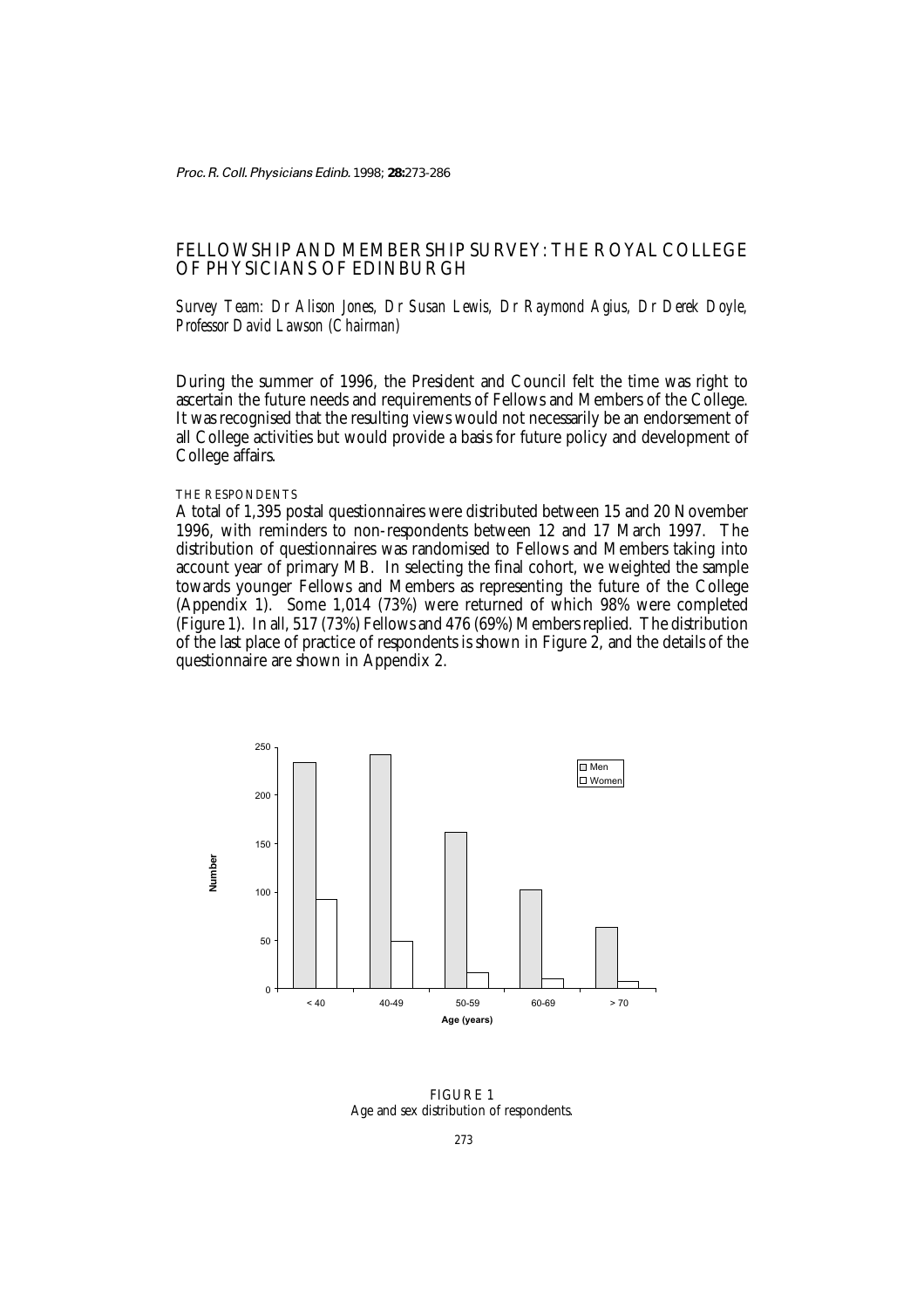

Where place of last practice was unspecified  $(n=137)$  the data are not shown, however the male/female ratio and age ratio of Fellows to Members is similar in the unspecified group to the other combined data sets.

EDUCATIONAL ACTIVITIES

The majority of Fellows and Members felt that the College had contributed to their medical education. However, 131 (13%) did not agree, most of whom were under 50 years of age and practised in the UK but outside Scotland, or abroad, i.e. those for whom access to facilities are currently poor and might be substantially improved with developments in information technology (IT) (Figure 3).



FIGURE 3 The College has contributed greatly to your medical education (n=983).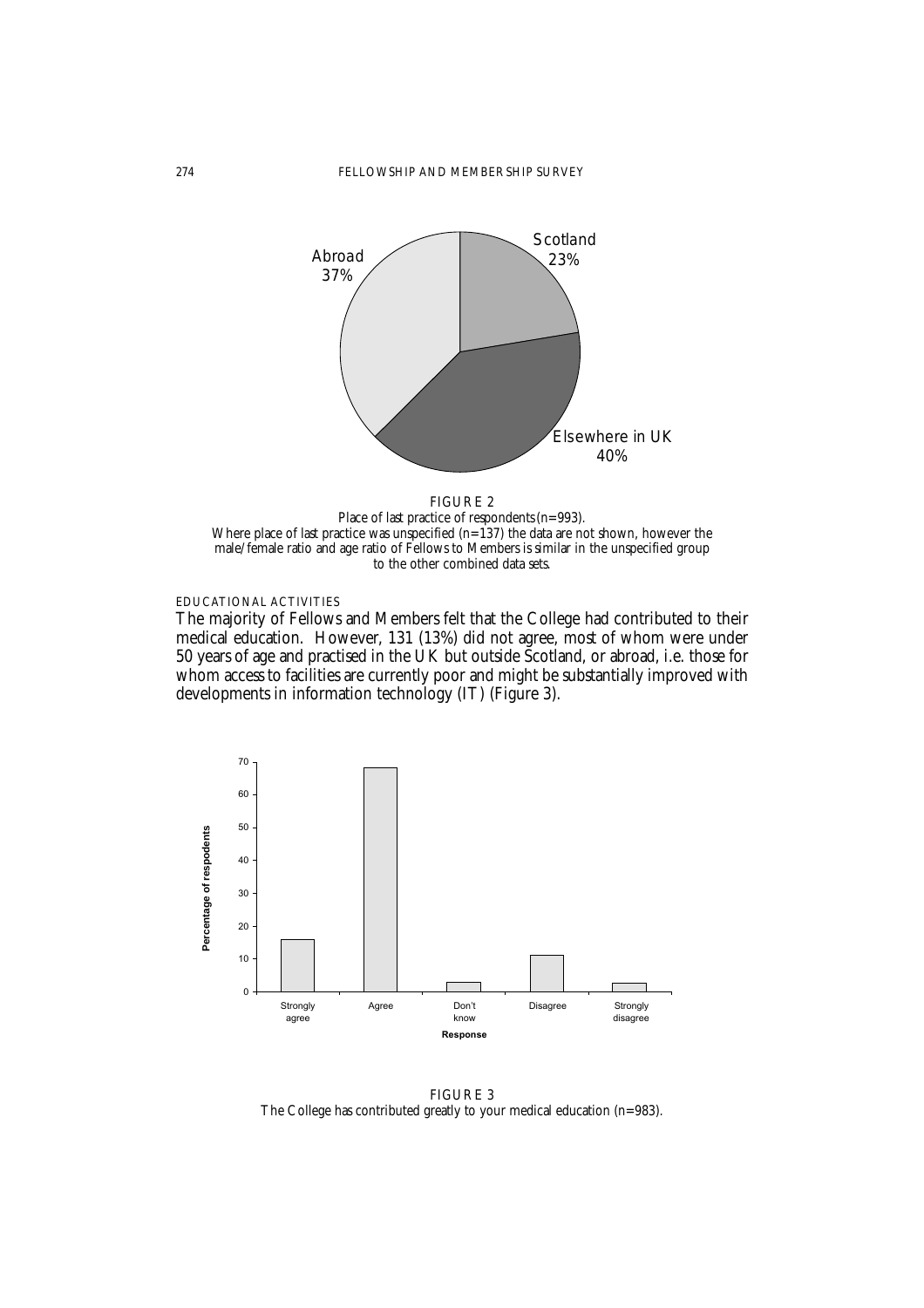It was felt that the College should provide training for junior doctors (788 [84%] agreed) and consultants (861 [91%] agreed). Moreover, there was a strong call by Fellows and Members for continued provision of consensus documents and evidencebased clinical guidelines. There was also a call for provision of facilities for self-assessment of continuing medical competence of physicians, i.e. the ability to identify one's own weaknesses and correct them. Such facilities could be provided as part of the continuing medical education programme and would be greatly facilitated, especially for Fellows and Members residing abroad, by improvements in Information Technology within the College. The fact that such self-assessment could be undertaken anonymously was also noted and approved by a number of respondents.

Symposia were generally felt to be valuable for education (689 [72%]). Of those 689 respondents, 57% thought current charges for attendance were reasonable, though 34% did not know and 8% disagreed. At present the numbers attending symposia are relatively small. Of respondents, 50% favoured subscribing to a series of publications arising from the symposia, although it is recognised that preparation for a lecture and providing written material would make major additional demands upon speakers' time and may not be practical at present.

#### CAREER DEVELOPMENT

It could be argued that the College should play a major role in career development. Sadly, 37% of Fellows and Members (of whom the majority were Members) disagreed that the College assisted with the development of their career. Clearly, assisting physicians with their career development is a major concern, particularly of Members, and the College will need to consider setting up a careers office in the future.

There was strong support for the provision of external advisers able to give training support, both from Fellows and Members of all ages and independent of current location of practice (715 [74%]). Overall, only 10% disagreed with this proposition.

#### INFORMATION TECHNOLOGY

There have been a number of information technology (IT) initiatives originating in the College. We therefore felt it was particularly important to ascertain whether Fellows and Members were aware of these. At present almost half (427 [45%]) of the respondents had no idea whether IT was used for their benefit (Figure 4). This indicates the need for an awareness programme.

About half of the respondents felt that the College should provide them with training in use of IT but approximately one quarter did not know and one quarter disagreed. Clearly the role of IT in College affairs needs to be reviewed and enhanced. Such a development could assist in the provision of distance learning programmes and facilitate better use of our extensive library.

#### THE LIBRARY

Many developments in the library have taken place, making it an outstanding resource for training and practising physicians. In spite of much publicity in newsletters and extensive coverage in the annual report, 515 [57%] did not know if the library suited their needs. All age groups expressed these opinions, whether male or female, Fellow or Member. Not surprisingly, those in Scotland who presumably have greater personal access were slightly more likely to perceive the library as suiting their needs (Figure 5).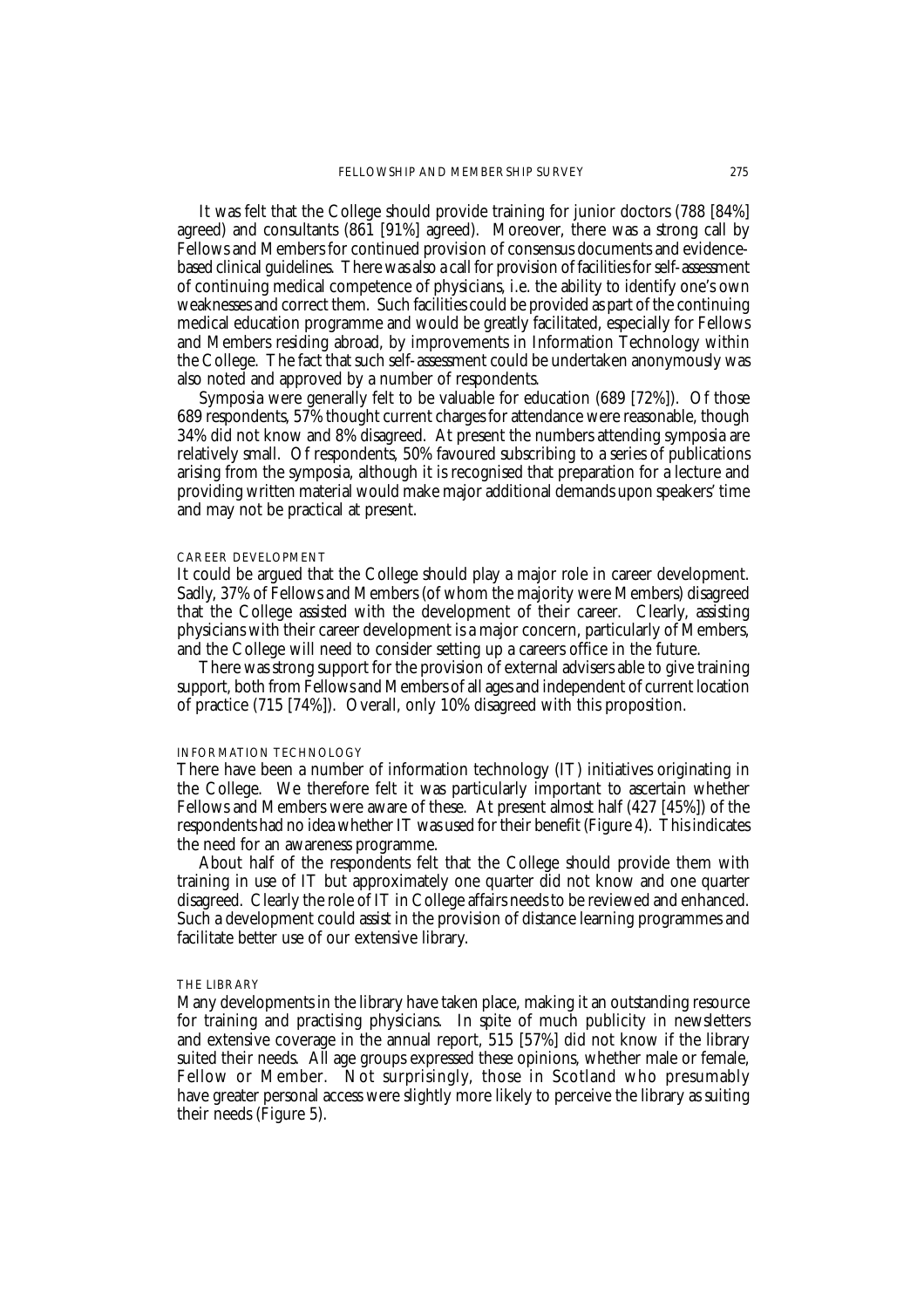

FIGURE 4 Does the College make sufficient use of IT for your benefit? (n=950)



FIGURE 5 The RCPE library is suited to your needs (n=898).

## PUBLICATIONS

The College publications are each designed for different purposes and for different populations. One might therefore expect differences in appeal. The College publications which were the most and least preferred respectively are shown in Figure 6.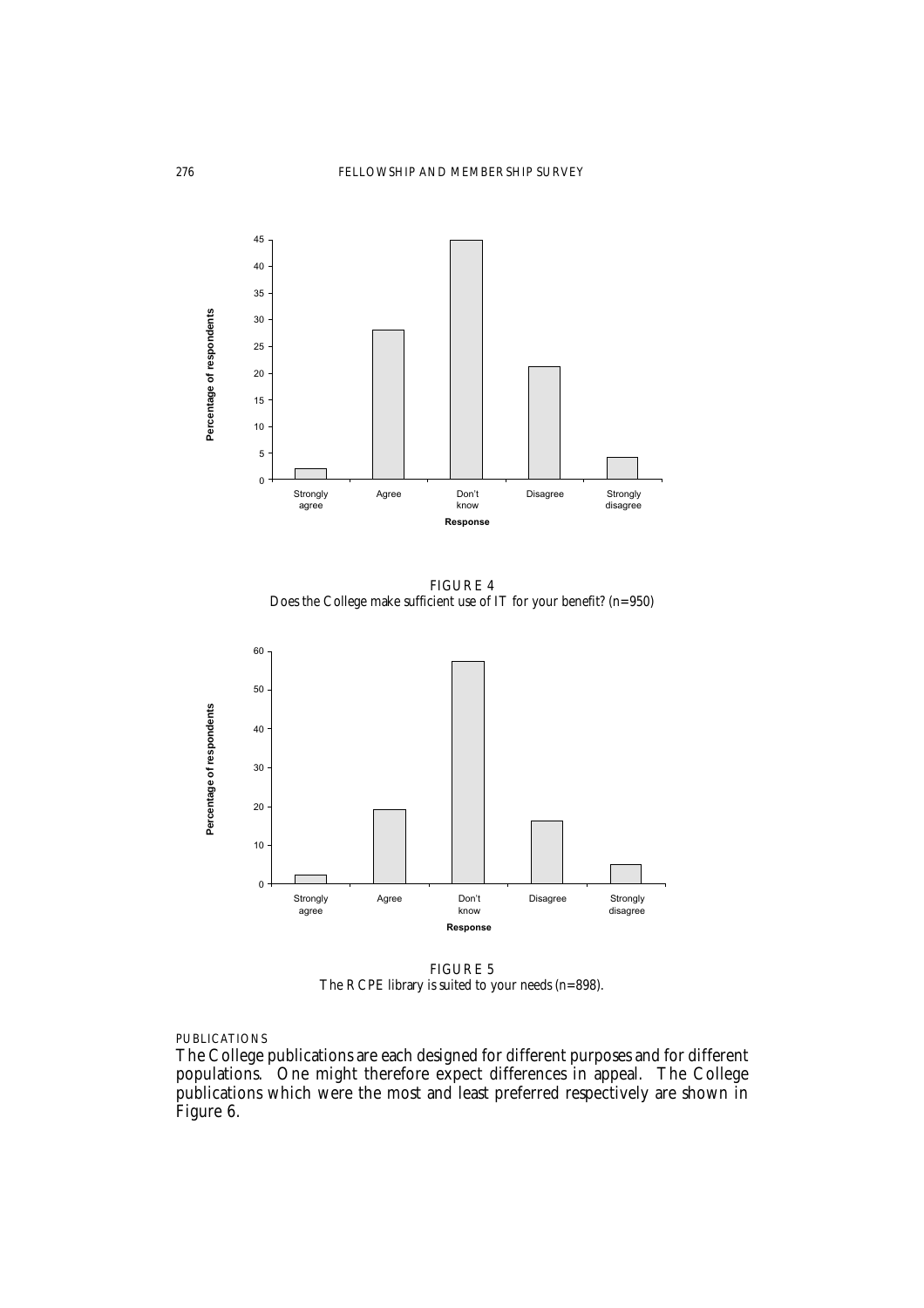

FIGURE 6

The College publications which were most and least preferred respectively (n=991).

*Current Medicine* is the most popular publication, with *Proceedings* coming a close second. There was a strong trend towards older respondents liking *Proceedings* the most. The preferences for *Current Medicine* peaked in the 50-59 year age group (50%).

Perhaps surprisingly, the place of practice did not affect the proportion of respondents choosing each publication as their first choice with the exception of *Chiron* which was most popular in Scotland.

Since the time of the questionnaire it will be noted that *Current Medicine* has been incorporated into the *Proceedings* and will therefore appear as a regular component of this publication.

#### FELLOWSHIP ISSUES

Some 58% of Fellows are also Fellows of another Royal College or Faculty, reflecting in part the breadth of experience available to this College both in the UK and abroad. Currently Fellows are elected by three routes:

- holders of MRCP(UK) or MRCP(Edin), nominated by Fellows.
- those without MRCP(UK), but particularly distinguished and at the peak of their career, nominated by Fellows (under Chapter II, paragraph 9 of the College Laws).
- Honorary Fellows, nominated by Council and elected at a quarterly meeting of the College.

The survey was keen to ascertain to what extent these routes and the process of election were known, understood, and considered satisfactory.

Whilst 448 (47%) of respondents felt the current process of selection for the Fellowship was satisfactory, 370 (39%) did not know (of whom about half practise outside Scotland but within the UK, and a quarter are abroad) and some 34 (4%) felt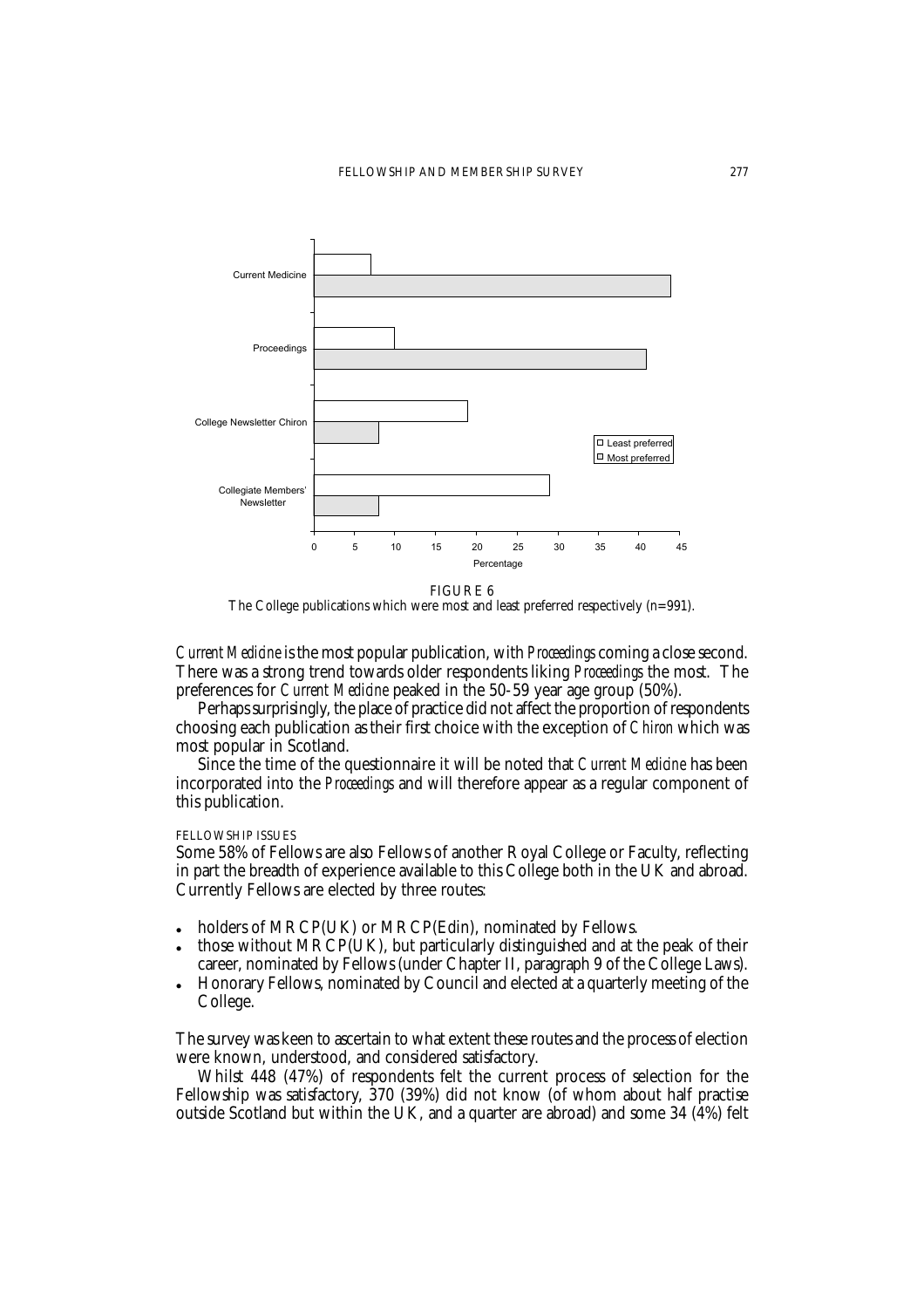the procedures were unsatisfactory. Thus we have a clear democratic need to explain our procedures for selection, particularly to those who are not practising in Scotland. The survey also indicates the desire of Members to be given an opportunity to debate procedures for selection to the Fellowship.

The majority supported the continuation of election to the Fellowship under the Laws Cap II, 9 (539 [56%] agreed, 227 [23%] disagreed and again 204 [21%] did not know). Members were somewhat less enthusiastic than Fellows in this regard, however. 532 (57%) of respondents did not know if the current numbers of Fellows elected under Law Cap II 9 were about right, too many or too few. 287 (31%) felt them to be about right and 31 (3%) thought there were too few, though it is difficult to draw strong conclusions from the data when nearly 60% of people have no idea.

It can be seen that Fellows have a general preference for the Fellowship to be awarded at the discretion of the Fellowship Committee. By contrast, and perhaps not surprisingly, Members have a stronger preference for earlier election to Fellowship than is currently the case.

| <b>Fellows</b>                                                   |           |
|------------------------------------------------------------------|-----------|
| At the discretion of the Fellowship committee.                   | 205 (40%) |
| When fulfilling some other definite criterion.                   | 79 (15%)  |
| At Consultant appointment to the NHS or equivalent.              | 108 (21%) |
| After holding the MRCP for a prefixed interval, say eight years. | 66 (13%)  |
| On completion of specialist training.                            | 52 (10%)  |
|                                                                  |           |
| <b>Members</b>                                                   |           |
| At the discretion of the Fellowship committee.                   | 91 (19%)  |
| When fulfilling some other definite criterion.                   | 69 (15%)  |
| At Consultant appointment to the NHS or equivalent.              | 99 (21%)  |
| After holding the MRCP for a prefixed interval, say eight years. | 122 (26%) |

#### COLLEGE UNIQUENESS

It may be supposed that specialist societies fulfil a role which is very similar to that of the College particularly in respect of educational activities. However, most Fellows and Members agreed (515 [55%]) that the College fulfils a role that their specialist society does not (Figure 7). It is concerning that 26% disagreed; there was no age or sex trend in this respect.

#### SUBSCRIPTION LEVELS

A total 748 (79%) of respondents agreed that the annual subscription was set at an appropriate level.

#### COLLEGE MEETINGS

Sadly, most ordinary meetings are poorly attended and one would expect many respondents not to be able to comment on this question. The survey confirmed this with 64% of respondents not knowing whether ordinary meetings are worth attending. Of those who do have an opinion, 22% feel they are worth attending and 14% feel they are not. Clearly work is needed to improve the understanding and format of the ordinary meetings of the College with Fellows and Members of all ages. This is a matter which the College has addressed and must continue so to do.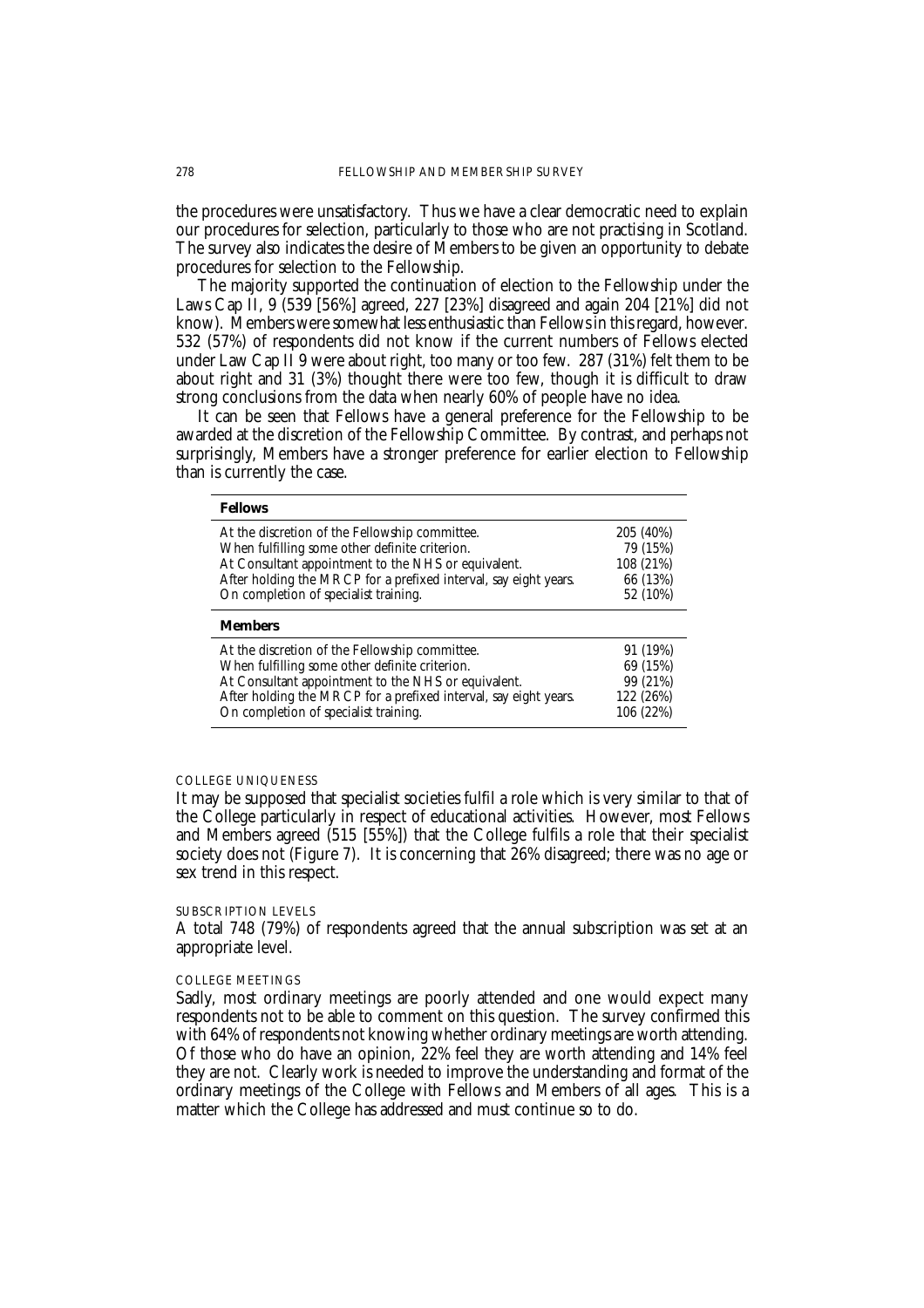

FIGURE 7

The RCPE fulfils a role that your specialist society does not (n=941).

## THE NEED FOR CHANGE

When the survey was planned it was recognised not only that the College was changing, but that it must continue to change in response to its Fellows' and Members' needs in the rapidly changing world in which we practice. Unfortunately, 491 (52%) of Fellows and Members do not know if the College is changing to meet their needs. Only 36% agreed that it was and 11% disagreed.

Three quarters of respondents (666 [76%]) felt that the College should change by speaking out more frequently in matters relating to health, and medical education locally. Similarly high proportions felt that the College should speak out more frequently on national (86%) and international (81%) topics relating to health.

# RECOMMENDATIONS FROM THE SURVEY FOR THE FUTURE

It is clear that the results of this questionnaire confirm the need for change in the College. Many issues have emerged as requiring attention. It is gratifying to find that a large number of respondents were willing to assist Council in achieving change within a realistic time frame.

## *Educational activities and career development*

- The College should continue to provide training for junior doctors and consultants.
- More needs to be done to assist young physicians with their career development.
- There is enthusiasm for provision of facilities for self-assessment of continuing medical competence.
- It was felt that symposia offered good value educationally and financially.
- There was a strong call for continued provision of consensus documents and evidence-based clinical guidelines.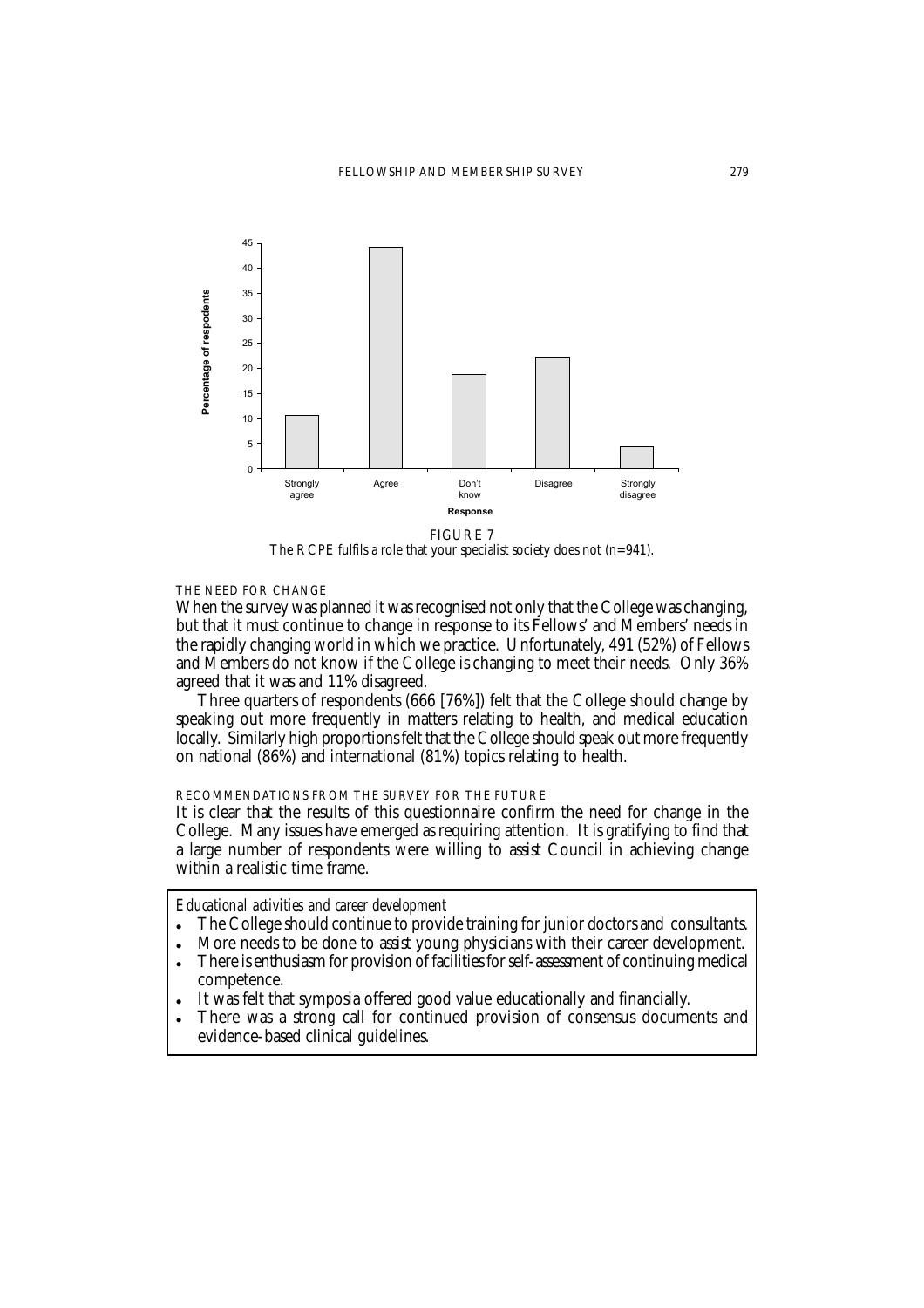*Information technology and the library*

- Information technology needs to be used to its optimum potential in the College, not just for library use.
- Access to educational facilities for those practising outside Scotland should be improved, for example by use of IT, which should be advertised to Fellows and Members.
- The many benefits of the library should be made available to Fellows and Members worldwide by whatever means available, and make them aware of the facilities.

*College publications*

- Whether individuals actually read the College literature provided needs to be established.
- *Current Medicine* and *Proceedings* should continue. (Recent changes since the survey have combined these publications.)
- Improvement in the *Collegiate Members' Newsletter* and *Chiron* is required to increase their appeal to readers.

#### *Fellowship issues*

- Criteria for the timing of election to Fellowship need to be generally debated and thereafter adopted.
- Members need to be involved in this debate.
- The continuation of Cap II 9 Fellowships is supported.
- Fellows and Members need to be informed of the mechanisms for proposals and elections to all the different categories of Fellowship.

## *Change*

- Work is needed to improve the understanding of the activities of the College with Fellows and Members of all ages.
- There is a clear support for the College to speak out more frequently on matters relating to health and medical education locally, nationally and internationally.

#### ACKNOWLEDGEMENTS

We wish to express our sincere thanks to all the Fellows and Members who took time to complete the questionnaire. Our thanks also go to Mrs Lesley Lockhart of the Administration Department, RCPE, for entering all the questionnaire data into a database for us.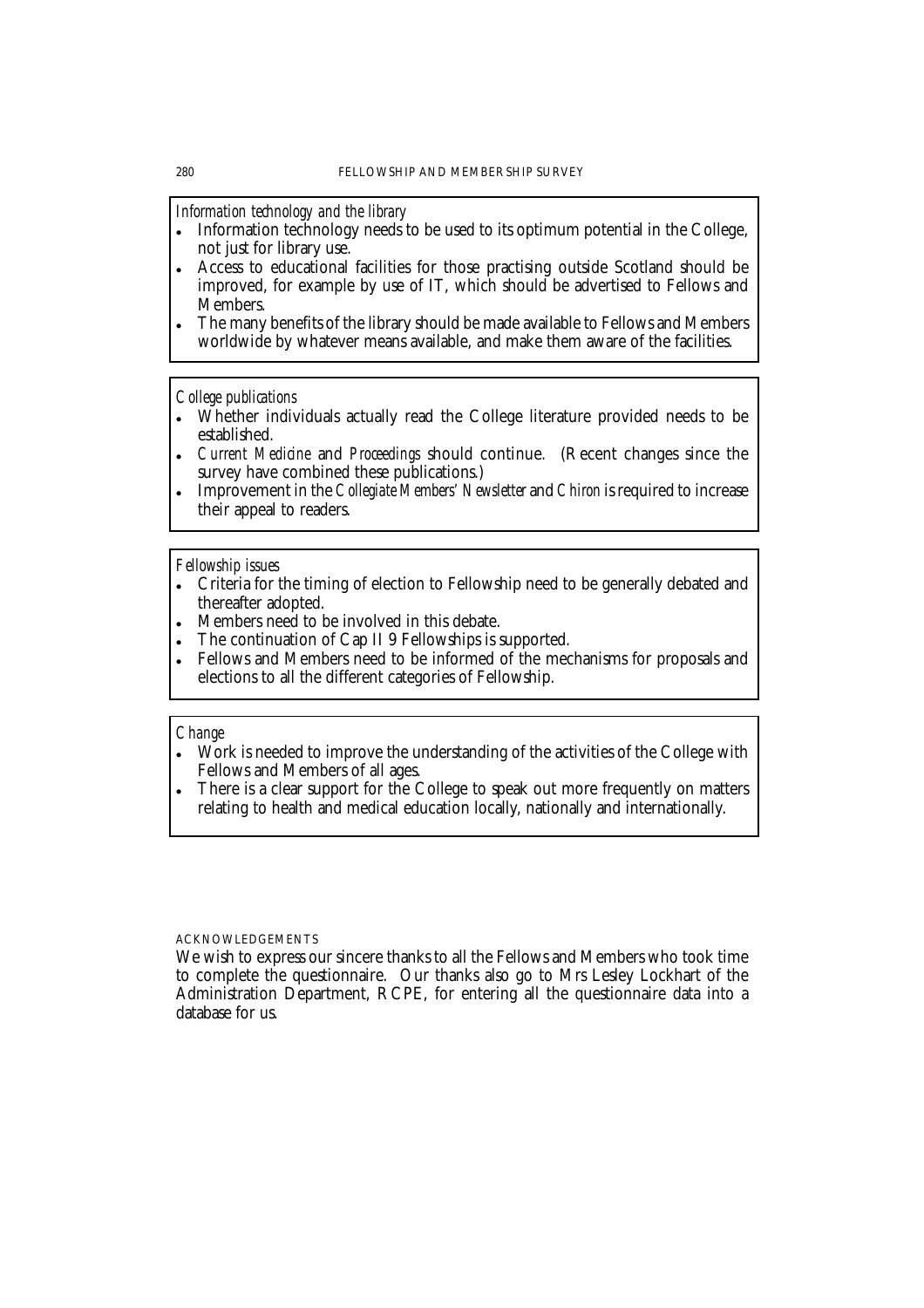# APPENDIX 1

Total number of Fellows polled, as stratified by age.

| Age                               | $<$ 40 | $40 - 49$ | $50 - 59$ | 60-69 | >70 |
|-----------------------------------|--------|-----------|-----------|-------|-----|
| Total number of<br><b>Fellows</b> | 78     | 723       | 852       | 1117  | 779 |
| <b>Fellows polled</b>             | 78     | 200       | 200       | 200   |     |

Total number of Collegiate Members polled, as stratified by age.

| Age                                             | $25 - 29$ | $30 - 39$ | $40 - 49$ | $50 - 59$ | 60-69 | >70 |
|-------------------------------------------------|-----------|-----------|-----------|-----------|-------|-----|
| Total number of<br>Collegiate<br><b>Members</b> | 181       | 807       | 397       | 87        | 28    | 36  |
| Collegiate<br>Members polled                    | 181       | 200       | 200       |           | 100   |     |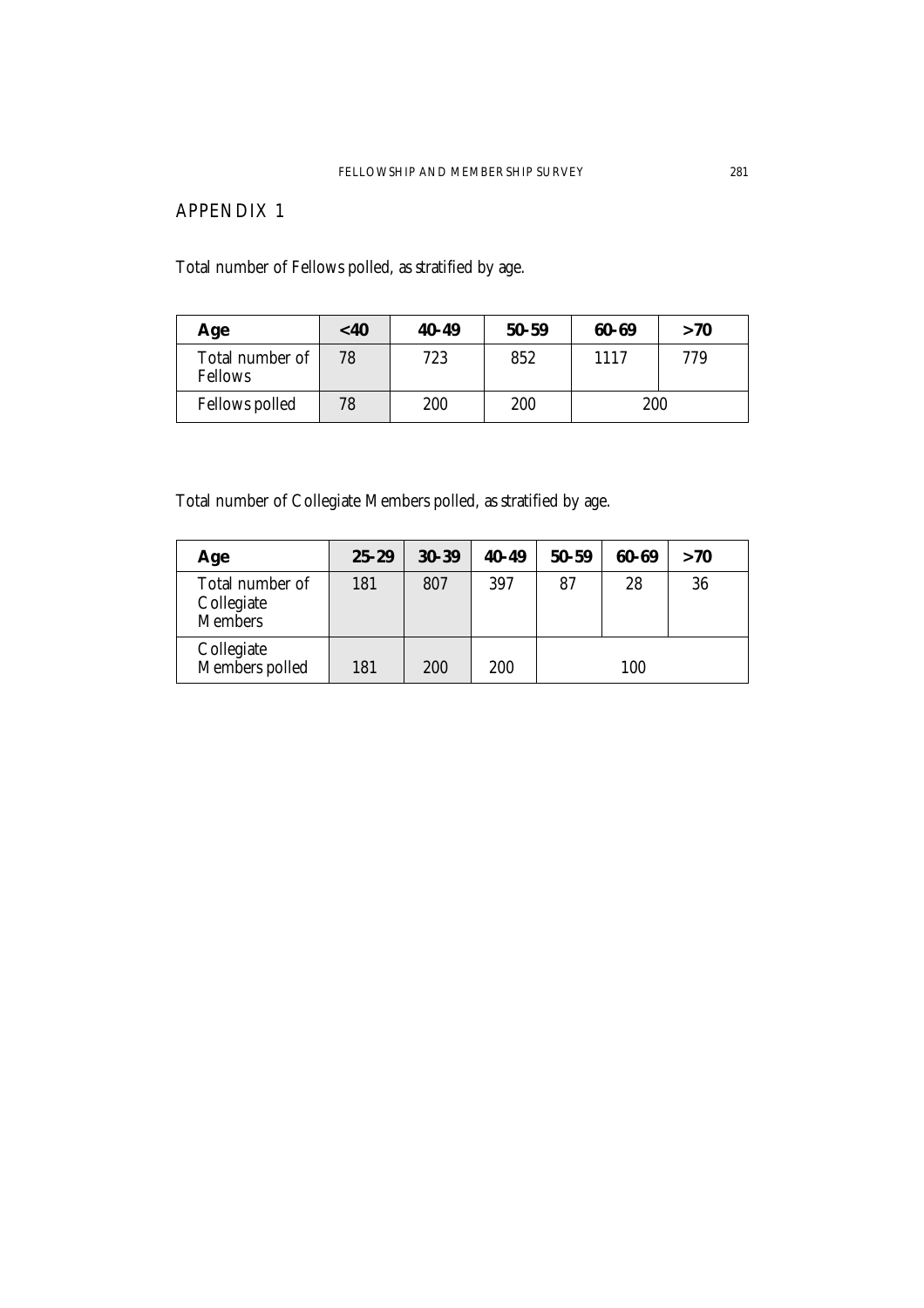# APPENDIX 2 IN CONFIDENCE

# *ROYAL COLLEGE OF PHYSICIANS OF EDINBURGH Fellowship and Membership Questionnaire*

*Please tick one of the boxes alongside each of the following statements (you may add comments on the dotted line below).*

| 1. RCPE has contributed                                                                                                                                         | strongly<br>agree | agree | disagree | strongly<br>disagree | don't know |
|-----------------------------------------------------------------------------------------------------------------------------------------------------------------|-------------------|-------|----------|----------------------|------------|
| to your medical education.                                                                                                                                      |                   |       |          |                      |            |
| How could this be improved?                                                                                                                                     |                   |       |          |                      |            |
| 2. The College has assisted<br>with the development of<br>your career.                                                                                          |                   |       |          |                      |            |
| How could this be improved?                                                                                                                                     |                   |       |          |                      |            |
| 3. RCPE should appoint advisors                                                                                                                                 |                   |       |          |                      |            |
| able to give training support<br>for physicians (e.g. legal,<br>ethical, subspecialty).                                                                         |                   |       |          |                      |            |
| If so, what would be the most likely needs?                                                                                                                     |                   |       |          |                      |            |
|                                                                                                                                                                 |                   |       |          |                      |            |
| 4. Do you feel the RCPE should provide:<br>training for junior doctors<br>training for consultants<br>consensus documents<br>evidence-based clinical guidelines |                   |       |          |                      |            |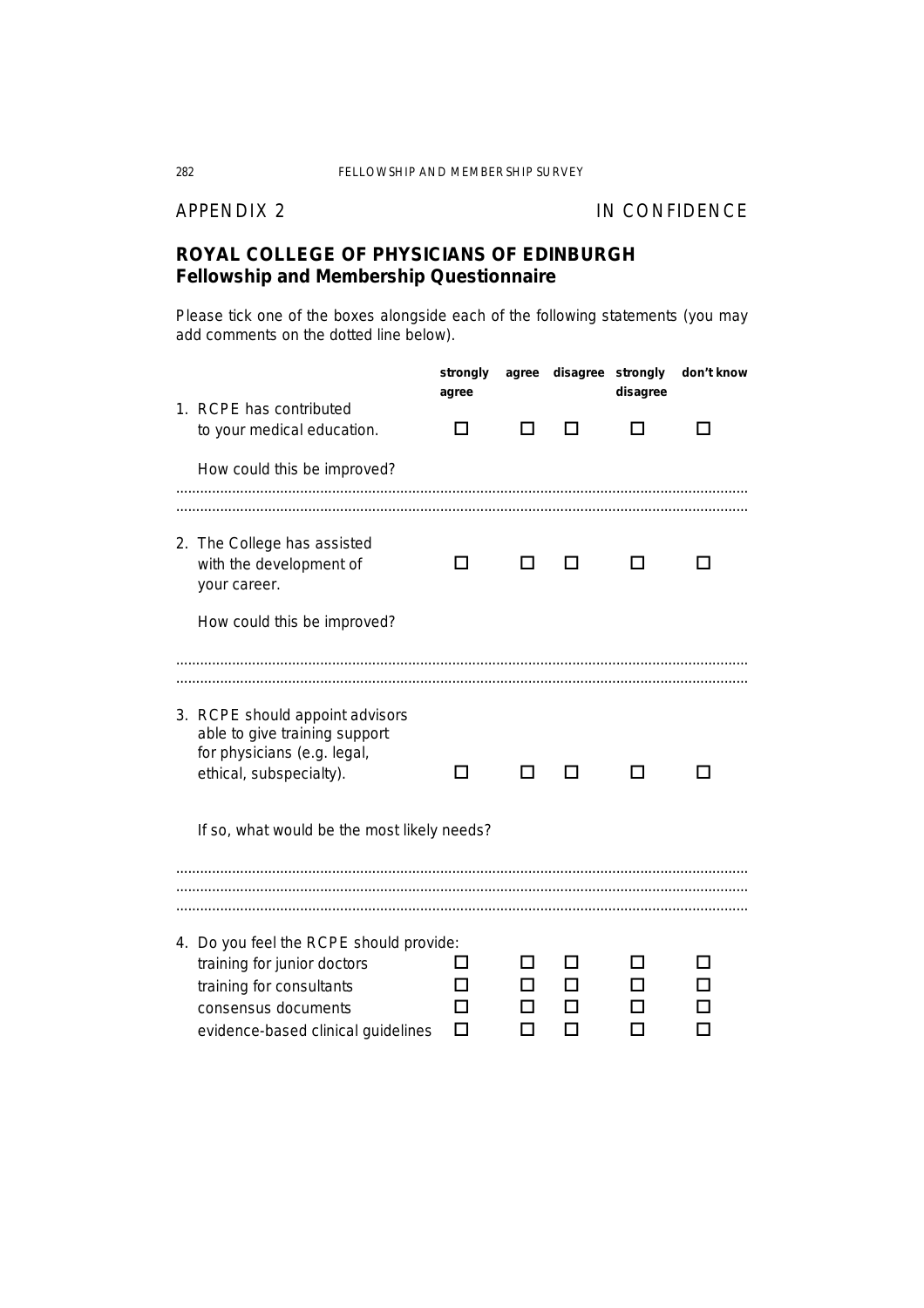# FELLOWSHIP AND MEMBERSHIP SURVEY 283

|                                      |                                                                                                                                                                               | strongly<br>agree | agree | disagree | strongly<br>disagree | don't know |
|--------------------------------------|-------------------------------------------------------------------------------------------------------------------------------------------------------------------------------|-------------------|-------|----------|----------------------|------------|
|                                      | 5. The College should provide<br>facilities for self-assessment of                                                                                                            |                   |       |          |                      |            |
|                                      | the continuing medical<br>competence of physicians.                                                                                                                           | - 1               |       |          |                      |            |
|                                      | Specific comments would be welcome.                                                                                                                                           |                   |       |          |                      |            |
|                                      |                                                                                                                                                                               |                   |       |          |                      |            |
|                                      |                                                                                                                                                                               |                   |       |          |                      |            |
|                                      | 6. RCPE contributes to the<br>maintenance of standards in the                                                                                                                 |                   |       |          |                      |            |
|                                      | Profession.                                                                                                                                                                   | $\blacksquare$    |       |          |                      |            |
|                                      | 7. College Symposia are valuable<br>for your education.                                                                                                                       | $\blacksquare$    |       | LΙ       |                      |            |
|                                      |                                                                                                                                                                               |                   |       |          |                      |            |
|                                      | 8. Symposia charges are reasonable.                                                                                                                                           | ΙI                |       |          |                      |            |
| 9.                                   | You would subscribe to a series<br>of publications from Symposia.                                                                                                             |                   |       |          |                      |            |
|                                      | 10. Which publications from the RCPE have you found the most helpful/enjoyable?<br>Please rank the following in order of preference (1=most preferred, 4=least<br>preferred). |                   |       |          |                      |            |
|                                      | Collegiate Members' Newsletter                                                                                                                                                |                   |       |          |                      |            |
|                                      | College newsletter Chiron                                                                                                                                                     |                   |       |          |                      |            |
|                                      | Proceedings                                                                                                                                                                   |                   |       |          |                      |            |
|                                      | <b>Current Medicine</b>                                                                                                                                                       |                   |       |          |                      |            |
|                                      | Do you have any comments, suggestions or proposals?                                                                                                                           |                   |       |          |                      |            |
|                                      |                                                                                                                                                                               |                   |       |          |                      |            |
|                                      |                                                                                                                                                                               |                   |       |          |                      |            |
|                                      | 11. The College makes sufficient use<br>of Information Technology for                                                                                                         |                   |       |          |                      |            |
|                                      | your benefit.                                                                                                                                                                 |                   |       |          |                      |            |
| Have you any suggestions for change? |                                                                                                                                                                               |                   |       |          |                      |            |
|                                      |                                                                                                                                                                               |                   |       |          |                      |            |
|                                      |                                                                                                                                                                               |                   |       |          |                      |            |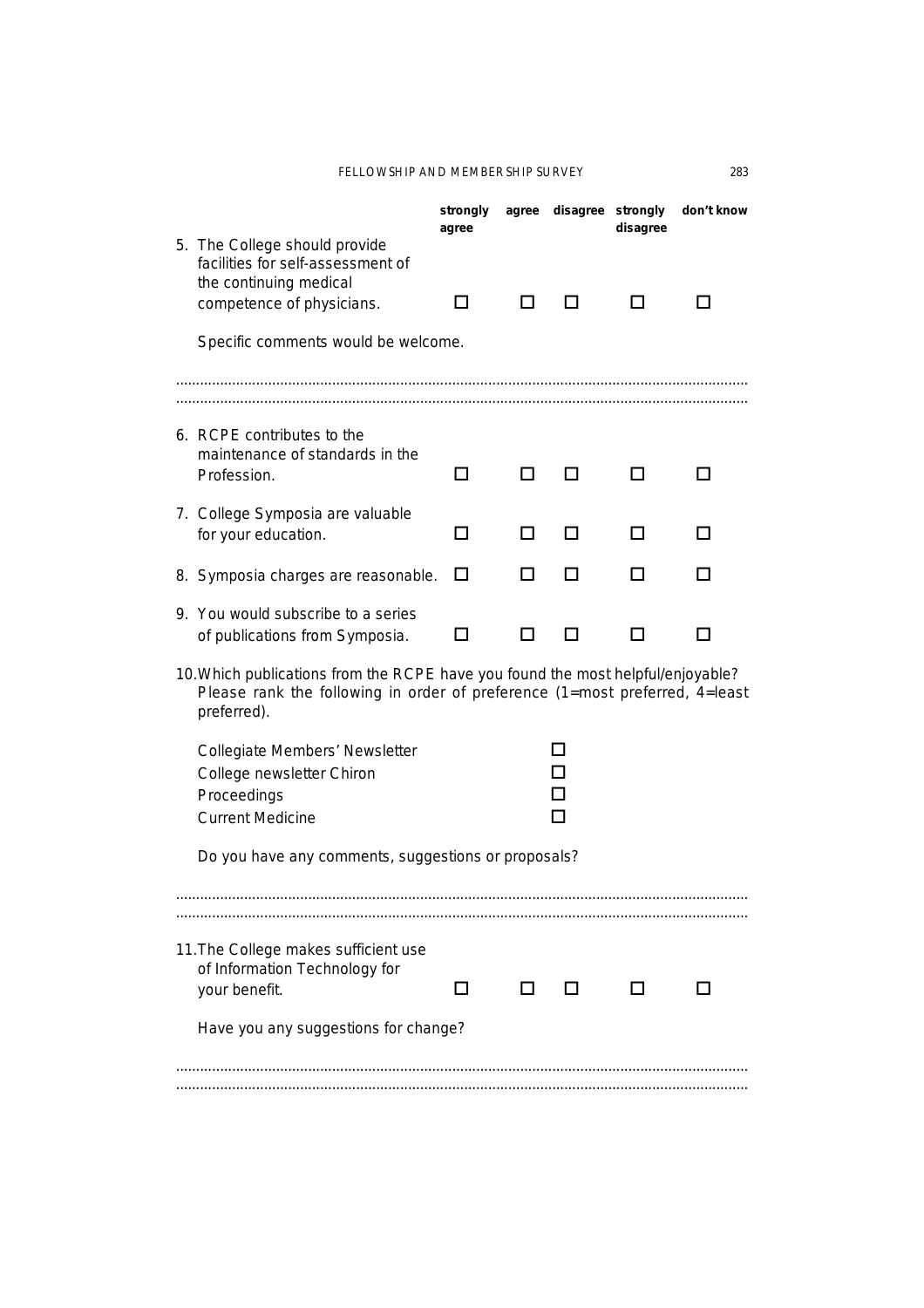284 FELLOWSHIP AND MEMBERSHIP SURVEY

|                                                                                                                                                                     | strongly<br>agree | agree | disagree strongly | disagree | don t know      |  |
|---------------------------------------------------------------------------------------------------------------------------------------------------------------------|-------------------|-------|-------------------|----------|-----------------|--|
| 12. The College should provide you<br>with training in utilising<br>Information Technology.                                                                         | ΙI                |       |                   |          |                 |  |
| If you agree, please specify.                                                                                                                                       |                   |       |                   |          |                 |  |
|                                                                                                                                                                     |                   |       |                   |          |                 |  |
| 13. The RCPE library is suited to<br>your needs.                                                                                                                    | ΙI                |       |                   |          |                 |  |
| Have you suggestions for change?                                                                                                                                    |                   |       |                   |          |                 |  |
|                                                                                                                                                                     |                   |       |                   |          |                 |  |
|                                                                                                                                                                     |                   |       |                   |          |                 |  |
| 14. The current process of                                                                                                                                          |                   |       |                   |          |                 |  |
| selection for the Fellowship is<br>satisfactory.                                                                                                                    | ΙI                | ΙI    | ΙI                |          |                 |  |
| Specific comments would be welcome.                                                                                                                                 |                   |       |                   |          |                 |  |
|                                                                                                                                                                     |                   |       |                   |          |                 |  |
|                                                                                                                                                                     |                   |       |                   |          |                 |  |
| 15. Please rank in order of preference $(1 = most preferred, 5 = least preferred)$<br>whether you think that Fellowship should be given to those holding MRCP(UK):- |                   |       |                   |          |                 |  |
| on completion of specialist training                                                                                                                                |                   |       |                   |          |                 |  |
| after holding the MRCP(UK) for a<br>prefixed interval, say eight years                                                                                              |                   |       |                   |          |                 |  |
| at Consultant appointment or equivalent to the NHS                                                                                                                  |                   |       |                   |          |                 |  |
| when fulfilling some other definite criterion (please specify)<br>at the discretion of the Fellowship Committee                                                     |                   |       |                   |          |                 |  |
| 16. Doctors without MRCP(UK) who are<br>at the peak of their career have in the<br>past been elected to the Fellowship                                              |                   |       |                   |          |                 |  |
| under Laws Cap II 9. Do you feel this<br>should continue?                                                                                                           |                   |       | yes<br>П          | no<br>□  | don't know<br>П |  |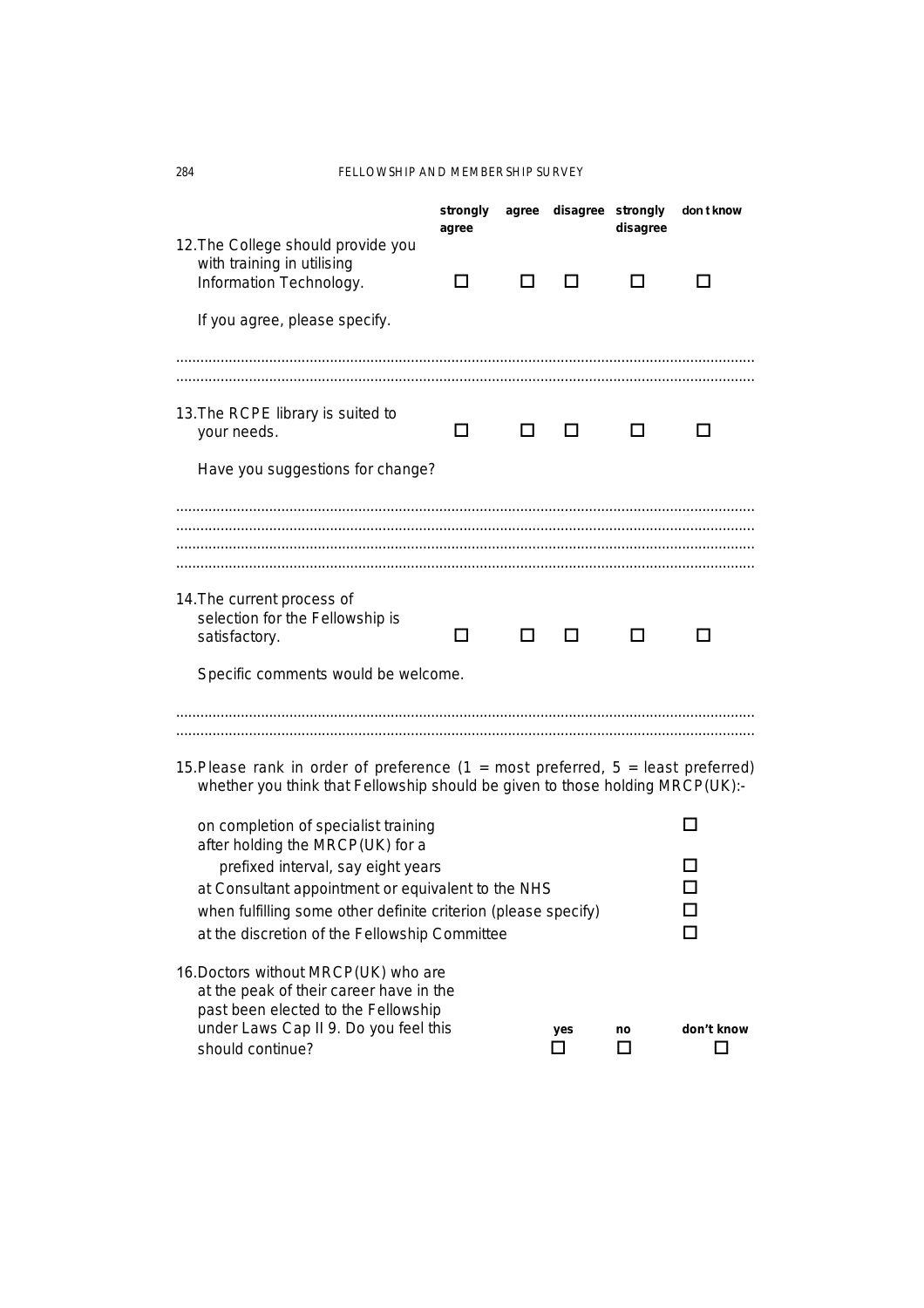| Do you feel the current numbers are                                         | too  | too      |       | about             |          | don't      |
|-----------------------------------------------------------------------------|------|----------|-------|-------------------|----------|------------|
|                                                                             | few? |          | many? | right?            |          | know?      |
|                                                                             |      |          |       |                   |          |            |
|                                                                             |      |          |       |                   |          |            |
| Any comments?                                                               |      |          |       |                   |          |            |
|                                                                             |      |          |       |                   |          |            |
|                                                                             |      |          |       |                   |          |            |
|                                                                             |      |          |       |                   |          |            |
|                                                                             |      | strongly | agree | disagree strongly |          | don't know |
|                                                                             |      | agree    |       |                   | disagree |            |
| 17. Your annual subscription is                                             |      |          |       |                   |          |            |
| set at an appropriate level.                                                |      |          |       |                   |          |            |
|                                                                             |      |          |       |                   |          |            |
| Any comments?                                                               |      |          |       |                   |          |            |
|                                                                             |      |          |       |                   |          |            |
|                                                                             |      |          |       |                   |          |            |
|                                                                             |      |          |       |                   |          |            |
| 18. To those currently working outside                                      |      |          |       |                   |          |            |
| the UK. The College meets your                                              |      |          |       |                   |          |            |
| expectations or needs.                                                      |      |          |       |                   |          |            |
|                                                                             |      |          |       |                   |          |            |
| Any comments?                                                               |      |          |       |                   |          |            |
|                                                                             |      |          |       |                   |          |            |
|                                                                             |      |          |       |                   |          |            |
|                                                                             |      |          |       |                   |          |            |
| 19. Are you a Fellow of                                                     |      |          | yes   | no                |          |            |
| another Royal College or Faculty?                                           |      |          |       |                   |          |            |
| If so, please specify;                                                      |      |          |       |                   |          |            |
|                                                                             |      |          |       |                   |          |            |
| To which Physicians' College do you feel primary allegiance? (Please circle |      |          |       |                   |          |            |
| appropriate category.)                                                      |      |          |       |                   |          |            |
|                                                                             |      |          |       |                   |          |            |
| RCP L RCP and S G CCHPaed Other (please specify).<br><b>RCP E</b>           |      |          |       |                   |          |            |
|                                                                             |      | strongly | agree | disagree strongly |          | don't know |
|                                                                             |      | agree    |       |                   | disagree |            |
|                                                                             |      |          |       |                   |          |            |
| 20. The RCPE fulfils a role that your                                       |      |          |       |                   |          |            |
| specialist society does not.                                                |      | LI       | H     |                   |          |            |
|                                                                             |      |          |       |                   |          |            |
| If you agree, please specify                                                |      |          |       |                   |          |            |
|                                                                             |      |          |       |                   |          |            |
|                                                                             |      |          |       |                   |          |            |
|                                                                             |      |          |       |                   |          |            |